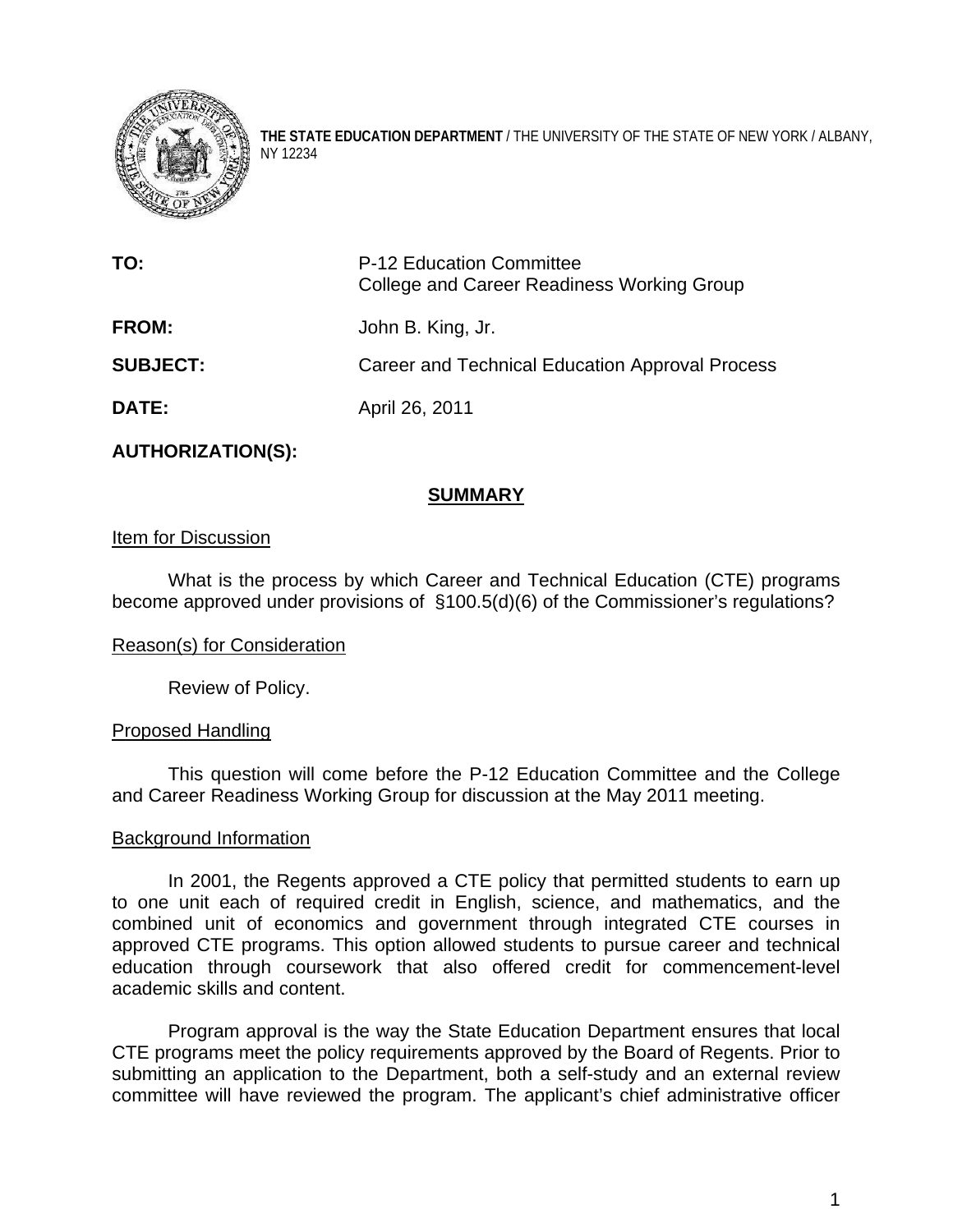and board of education president sign the application certifying that the CTE program seeking approval provides:

- rigorous curriculum content which is non-duplicative and provides the student with a coherent sequential program of study;
- curriculum aligned with state and national learning standards and state and national skill standards;
- secondary curriculum aligned with postsecondary education;
- faculty which is state certified with the appropriate academic and/or technical certification;
- a technical assessment which meets current industry standards;
- postsecondary articulation agreements constructed to provide students with direct benefit, such as college credit or advanced standing;
- work-based learning opportunities for all students; and
- a data reporting infrastructure developed to report student performance in order to evaluate success on Regents examinations, approved alternatives, technical assessments, and placement in higher education, employment or the military.

 The Department's CTE program staff review each application to ascertain that all components of an approved CTE program are in place. For example, staff review the local choice of a technical assessment. Applicants select an appropriate nationallyrecognized technical assessment based on industry standards to measure students' technical proficiency. The assessment, which must be available to students enrolled in the approved program, consists of three parts: written, student demonstration of skills, and student project. Successful completion of the technical assessment is required for a student to earn a technical endorsement on the high school diploma, but is not required for high school graduation. A number of program assessments lead to industryrecognized certifications (see Attachment A).

 Once a program is approved, it remains so for five years at the conclusion of which, application can be made for reapproval. Currently there are 910 CTE programs with current approval; 684 of which offer students at least one integrated academic credit.

 The integrated credit option available via the CTE Program Approval Process has been effective for the BOCES delivery model inasmuch as it resolves scheduling problems brought about by the 2001 increase in graduation requirements. Consequently, the majority of BOCES CTE programs have gone through the approval process. Benefits of offering integrated academic credit through approved CTE programs go beyond solving scheduling problems. An integrated model that combines CTE content with academic content enables students to make connections between academics and the "real world." Contextualized learning connects academic content with CTE content, making the subject matter more meaningful to students.<sup>[1](#page-1-0)</sup>

1

<span id="page-1-0"></span><sup>&</sup>lt;sup>1</sup> Stone, J. R., III, Alfeld, C., Pearson, D., Lewis, M. V., & Jensen, S. (2006). Building academic skills in context: Testing the value of enhanced math learning in CTE (Final report). National Research Center for Career and Technical Education, University of Minnesota. Retrieved April 25, 2011 from: <http://www.aypf.org/forumbriefs/2007/Resources/MathLearningFinalStudy.pdf>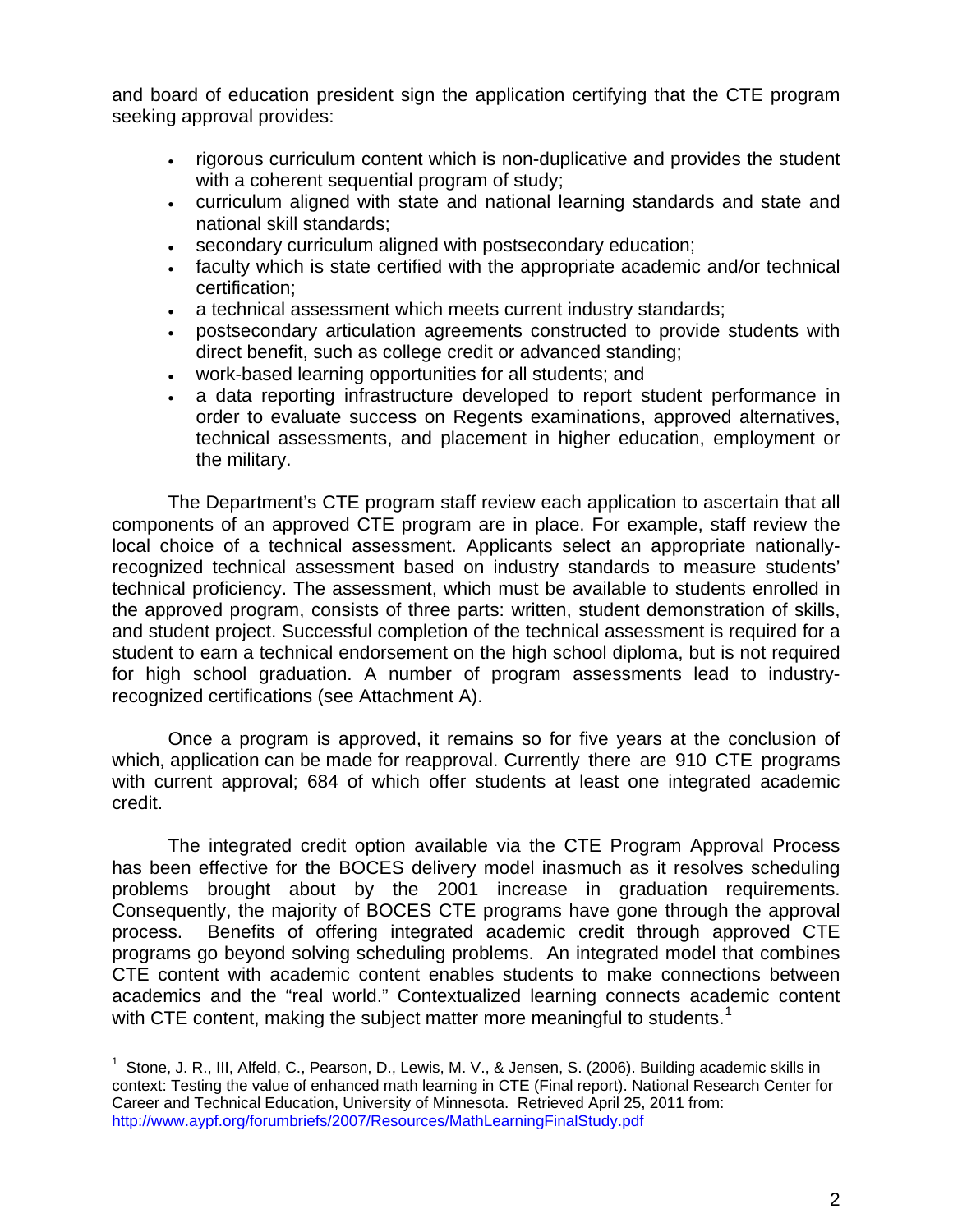The majority of LEA CTE programs, however, have not gone through the approval process. Students who take all of their CTE courses in the LEA generally are able to schedule and complete academic graduation requirements independently of their CTE coursework. Students in these LEA CTE programs earn CTE credits to fulfill the total number of credits needed for graduation. The benefits of integrating CTE content with academic content are not yet being fully realized in the LEAs.

#### Next Steps

Department staff will review the existing Regents CTE policy to identify ways to expand access to high-quality CTE programs. Staff will return to the Regents with considerations for policy decisions.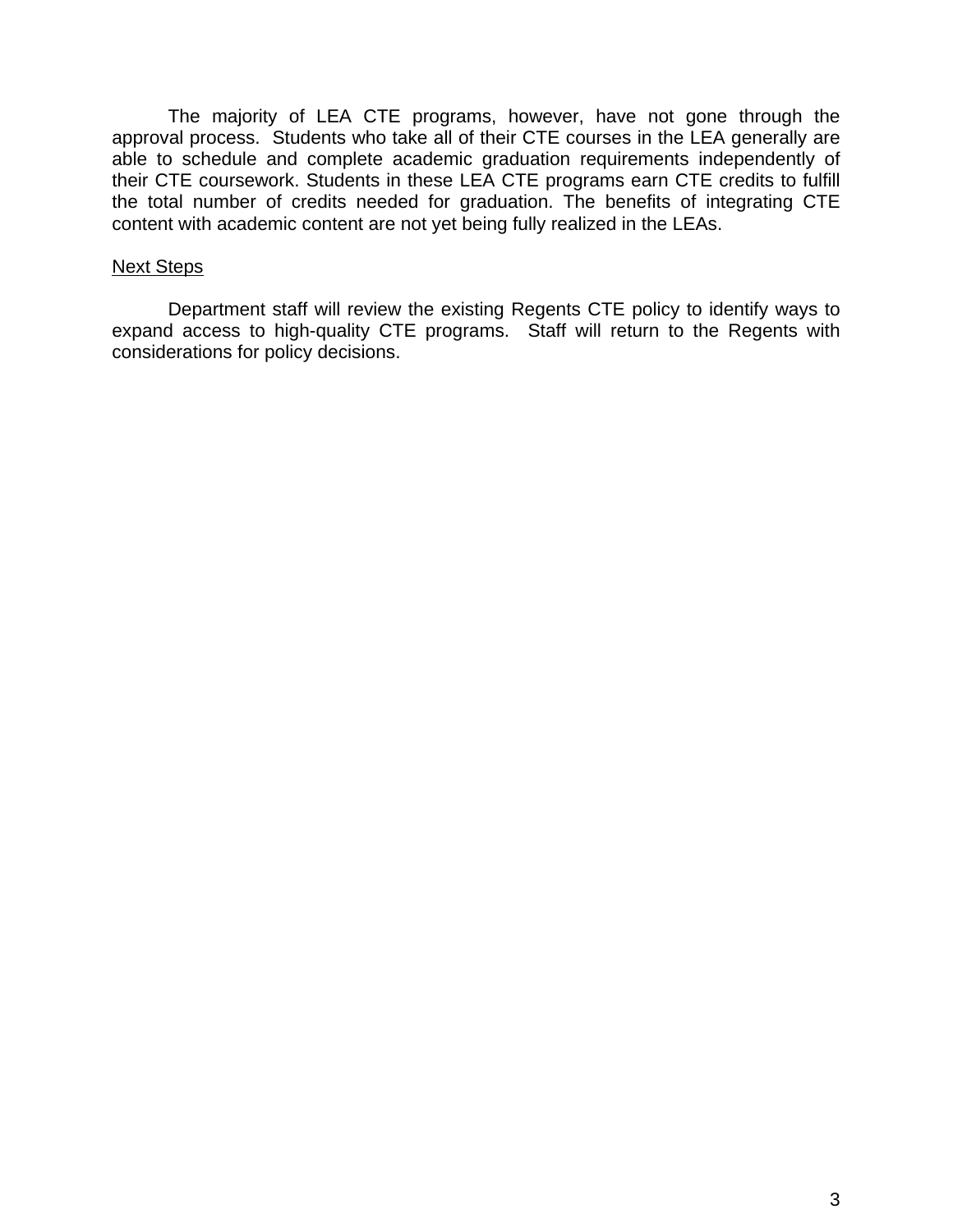# **Descriptions of Sample Technical Assessments for CTE Students**

### **Aviation**

#### Federal Aviation Administration (FAA) Certification

Students in the two-year Ulster BOCES aviation program complete the classroom and air flight hours required by the Federal Aviation Administration to qualify for the FAA Private Pilot examination. The FAA private pilot examination fulfills two of the three required parts of a technical assessment in a CTE approved program. The FAA private pilot examination consists of a written test (written requirement), an oral test, and a flight test (student performance of skills). Once an FAA inspector has examined the student's proof of experience and deemed it adequate, the student is able to take the online written exam. The oral exam and the flight test are given by an FAA examiner. Aviation students prepare individual career portfolios to complete the third required part of a technical assessment (student project) required in this approved CTE program.

#### **Computer Systems and Networking**

#### Cisco Certified Entry Networking Technician (CCENT)

Students in many of the CTE approved computer systems and networking programs, such as at Tompkins-Seneca-Tioga BOCES, may take Cisco Career Certification Exam in CCENT as the technical assessment for their program. The two-hour online CCENT exam consists of objective questions and simulations and satisfies the written and student performance of technical skills requirements for a technical assessment. Successful completion of the CCENT exam certifies the student as an entry-level networking technician. This is the first level of CISCO certification and leads to eight different career pathways, such as network design and network security, and to 4 additional levels of certification. Networking students at Tompkins-Seneca-Tioga BOCES complete a project developed with input from local business partners as the "student project" part of their technical assessment.

## **Medical Assisting**

#### National Occupational Competency Testing Institute (NOCTI) Job Ready Assessment - Medical Assisting

NOCTI Job Ready assessments are widely used as the technical assessments for approved CTE programs as CTE administrators statewide select NOCTI Job Ready assessments in over 80 different titles annually. NOCTI Job Ready assessments are designed to ascertain whether a student has the knowledge and skills necessary to perform job duties in a safe and effective manner on his or her first day of work. The Levittown School District has selected the NOCTI Medical Assisting Job Ready assessment for its medical assisting program. Typical of the NOCTI Job Ready assessments, medical assisting requires students to complete a three-hour written exam and a two-hour performance exam. The written component can be administered online, or schools can order it in hardcopy. The performance component is evaluated by trained external evaluators and requires students to demonstrate technical skill competency for six different medical assisting tasks. Students who meet or exceed the cut scores for the written and performance components are issued a NOCTI Job Ready Certificate for Medical Assisting. Levittown students complete a consortium-developed final project to accomplish the third part of their technical assessment.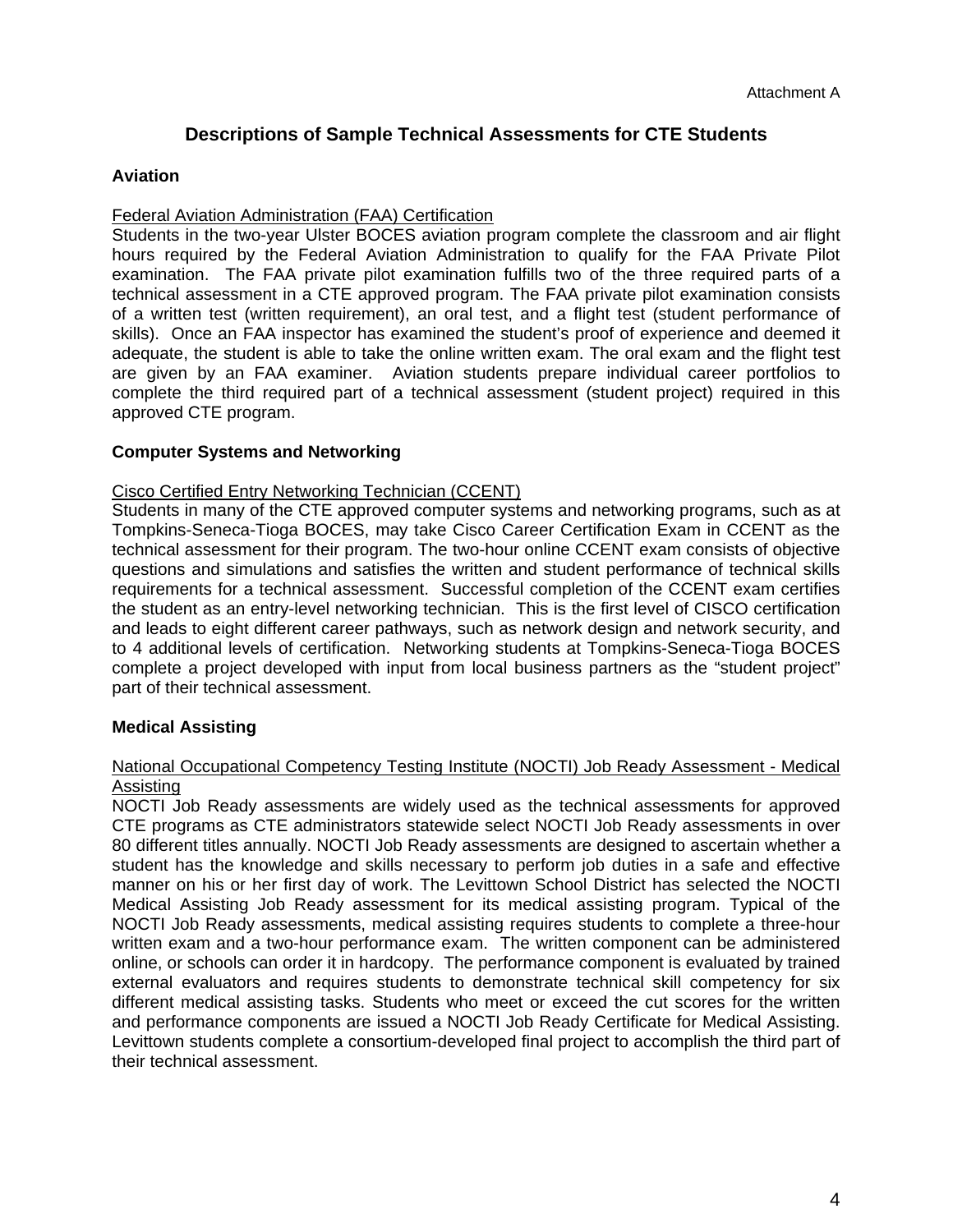# **Industry Certification and Credential Opportunities for CTE Students**

Automotive Technology

- Automotive Service Excellence (ASE)
- National Automotive Technicians Education Foundation (NATEF)
- Mobile Electronics Certified Professional (MECP)

## Aviation

Federal Aviation Administration (FAA) Certification

Computer Programming and Web Design

- Internet and Computing Core Certification (IC3)
- Microsoft Office Certifications: Word, Excel, Access, and PowerPoint
- Web Communication: Adobe Dreamweaver Creative Suite 3
- **Rich Media Communication**
- Adobe Flash Creative Suite 3
- Visual Communication: Adobe Photoshop Creative Suite 3

Computer Systems and Networking

- CompTia A+ Computer Repair Certification
- Cisco Certified Entry Networking Technician (CCENT)
- Cisco Certified Network Administrator (CCNA)

Construction Technology

- National Center for Construction Education and Research (NCCER) Core **Certification**
- Occupational Safety and Health Administration (OSHA) 10-Hour Safety Course
- Heating Ventilation and Air Conditioning (HVAC) Excellence Certification

# **Cosmetology**

**NYS Temporary Cosmetologist License** 

# **Culinary**

- ProStart-Level 1 and 2
- ServSafe:

# Early Childhood Education

- Child Development Associate (CDA)
- American Red Cross: First Aid, Cardiopulmonary Resuscitation
- Automated External Defibrillator, Adult, Child and Infant Certifications

Heavy Equipment Repair and Operation

- National Center for Construction Education and Research (NCCER) Level One Heavy Equipment Operations
- Test Preparation for Commercial Driver's License, Class B-Obtainable at age 18